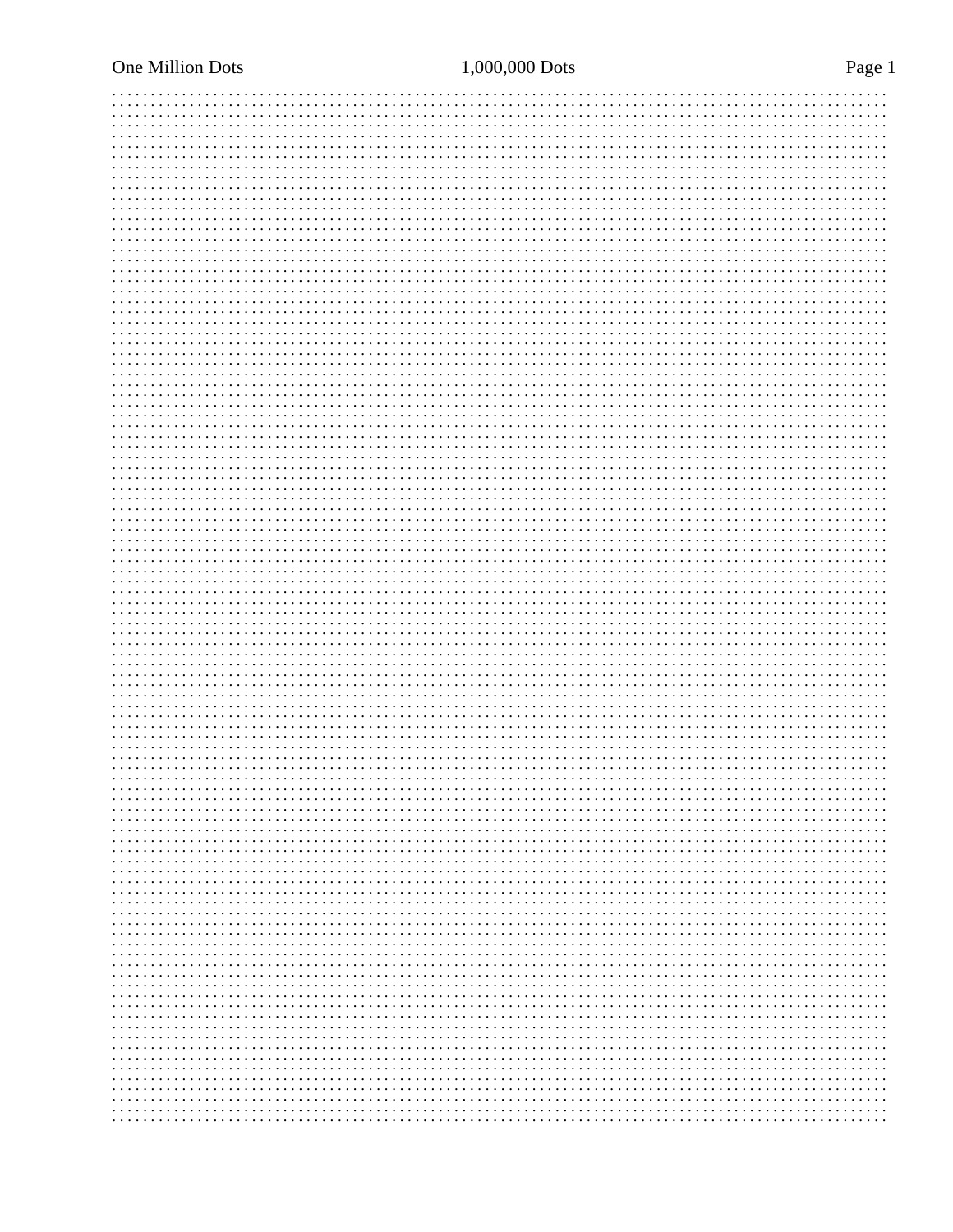| $\cdots$ |  |
|----------|--|
|          |  |
|          |  |
|          |  |
|          |  |
|          |  |
|          |  |
|          |  |
|          |  |
|          |  |
|          |  |
|          |  |
|          |  |
|          |  |
|          |  |
|          |  |
|          |  |
|          |  |
|          |  |
|          |  |
|          |  |
|          |  |
|          |  |
|          |  |
|          |  |
|          |  |
|          |  |
|          |  |
|          |  |
|          |  |
|          |  |
|          |  |
|          |  |
|          |  |
|          |  |
|          |  |
|          |  |
|          |  |
|          |  |
|          |  |
|          |  |
|          |  |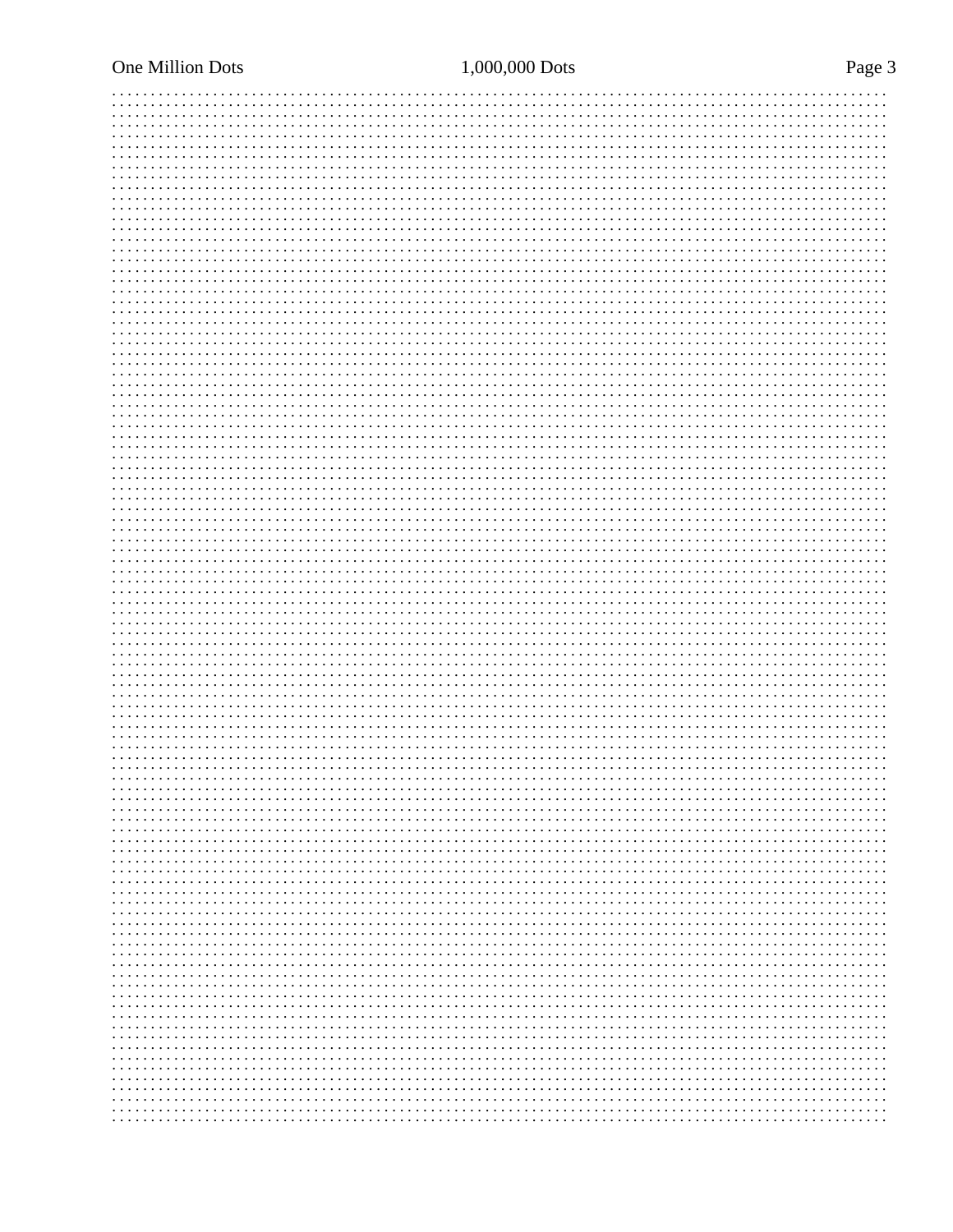. . . . .  $\frac{1}{1}$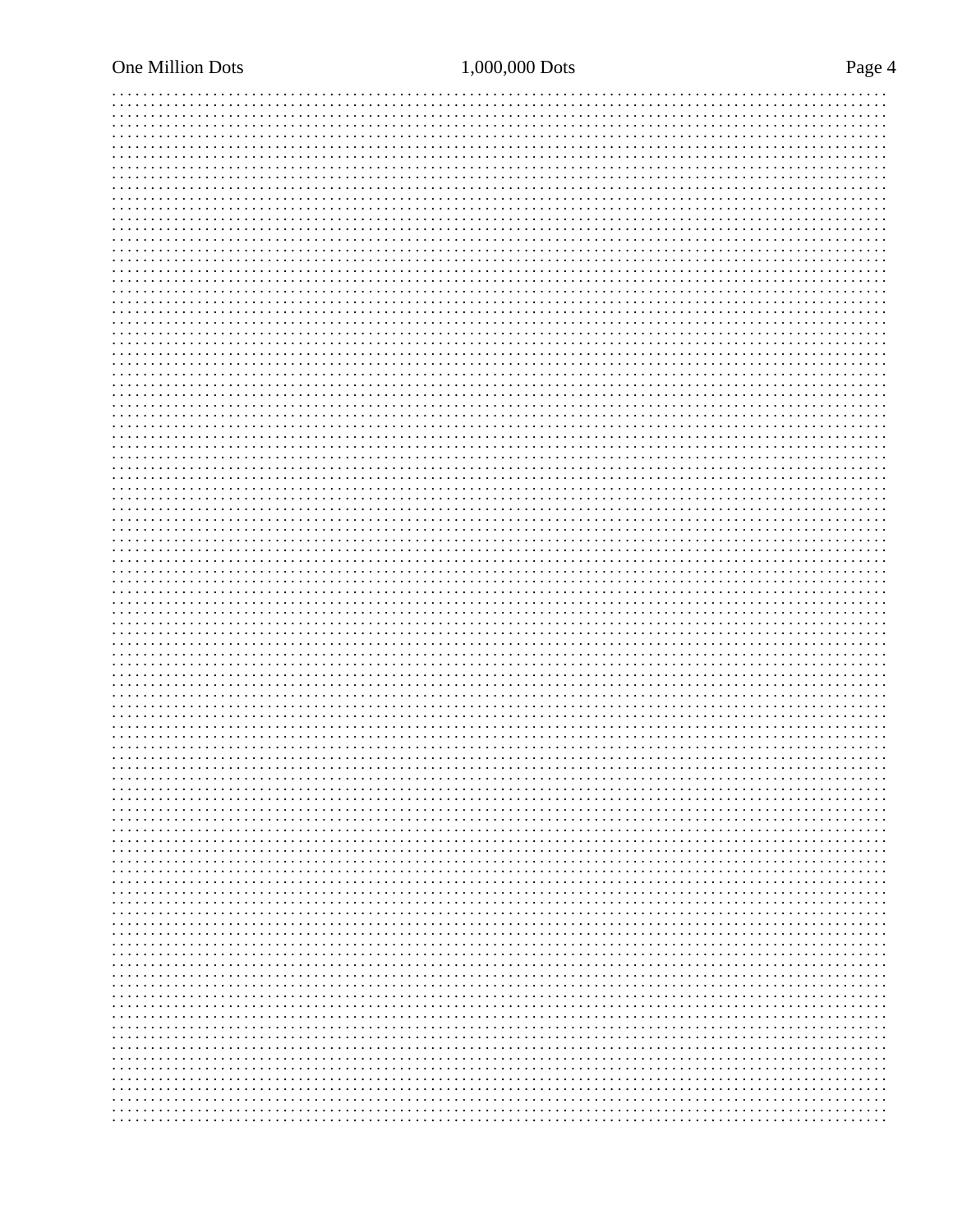| $\cdots$ |  |
|----------|--|
| .        |  |
|          |  |
|          |  |
|          |  |
|          |  |
|          |  |
|          |  |
|          |  |
|          |  |
|          |  |
|          |  |
|          |  |
|          |  |
|          |  |
|          |  |
|          |  |
|          |  |
|          |  |
|          |  |
|          |  |
|          |  |
|          |  |
|          |  |
|          |  |
|          |  |
|          |  |
|          |  |
|          |  |
|          |  |
|          |  |
|          |  |
|          |  |
|          |  |
|          |  |
|          |  |
|          |  |
|          |  |
|          |  |
|          |  |
|          |  |
|          |  |
|          |  |
|          |  |
|          |  |
|          |  |
|          |  |
|          |  |
|          |  |
|          |  |
|          |  |
|          |  |
|          |  |
|          |  |
|          |  |
|          |  |
|          |  |
|          |  |
|          |  |
|          |  |
|          |  |
| $\cdots$ |  |
|          |  |
|          |  |
|          |  |
|          |  |
|          |  |
|          |  |
|          |  |
|          |  |
|          |  |
|          |  |
|          |  |
|          |  |
|          |  |
|          |  |
|          |  |
|          |  |
|          |  |
|          |  |
|          |  |
|          |  |
|          |  |
|          |  |
|          |  |
|          |  |
|          |  |
|          |  |
|          |  |
|          |  |
|          |  |
|          |  |
|          |  |
|          |  |
|          |  |
|          |  |
|          |  |
|          |  |
|          |  |
|          |  |
|          |  |
|          |  |
|          |  |
|          |  |
|          |  |
|          |  |
|          |  |
|          |  |
|          |  |
|          |  |
|          |  |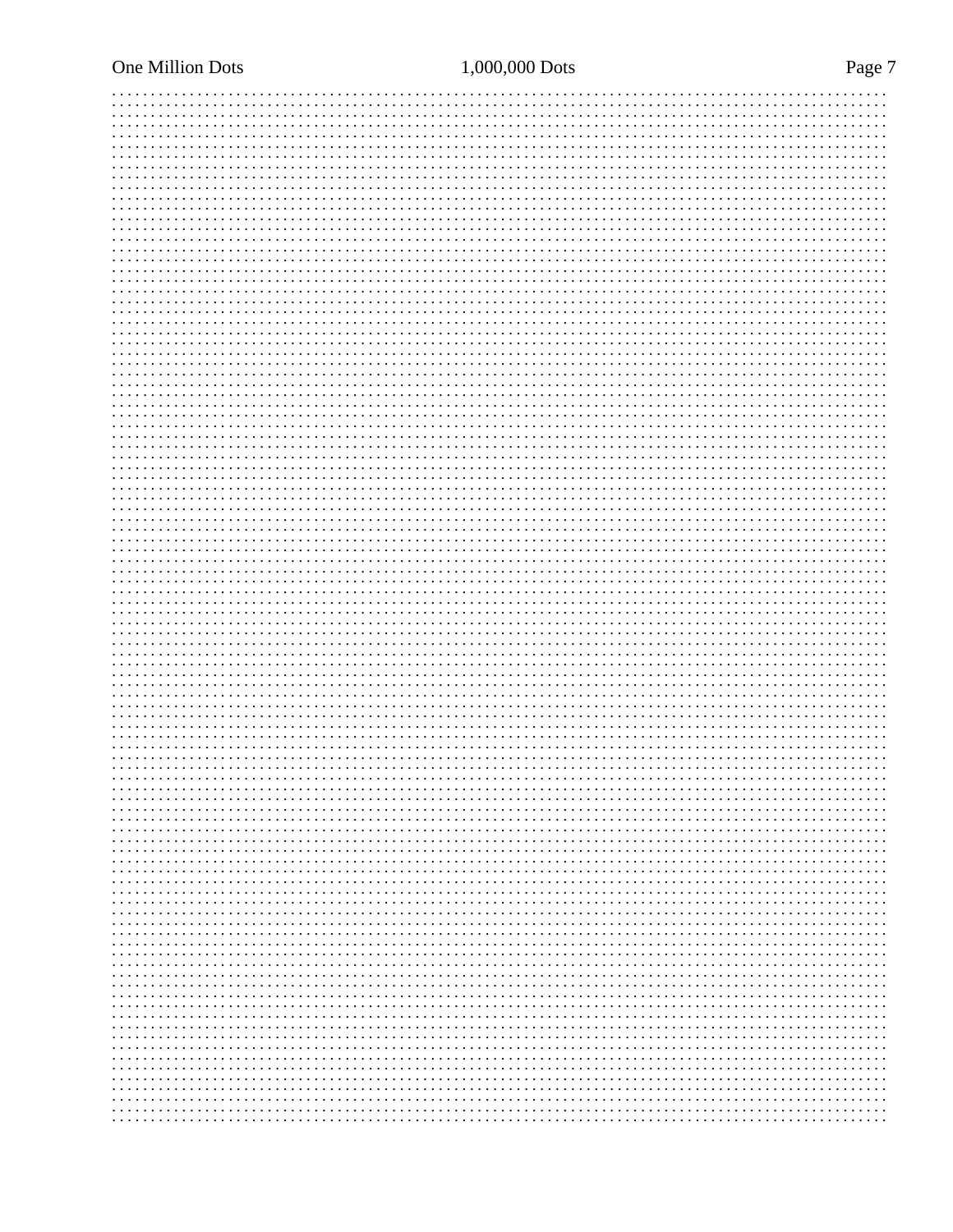| $\cdots$ |  |
|----------|--|
|          |  |
|          |  |
|          |  |
|          |  |
|          |  |
|          |  |
|          |  |
|          |  |
|          |  |
|          |  |
|          |  |
|          |  |
|          |  |
|          |  |
|          |  |
|          |  |
|          |  |
|          |  |
|          |  |
|          |  |
|          |  |
|          |  |
|          |  |
|          |  |
|          |  |
|          |  |
|          |  |
|          |  |
|          |  |
|          |  |
|          |  |
|          |  |
|          |  |
|          |  |
|          |  |
|          |  |
|          |  |
|          |  |
|          |  |
|          |  |
|          |  |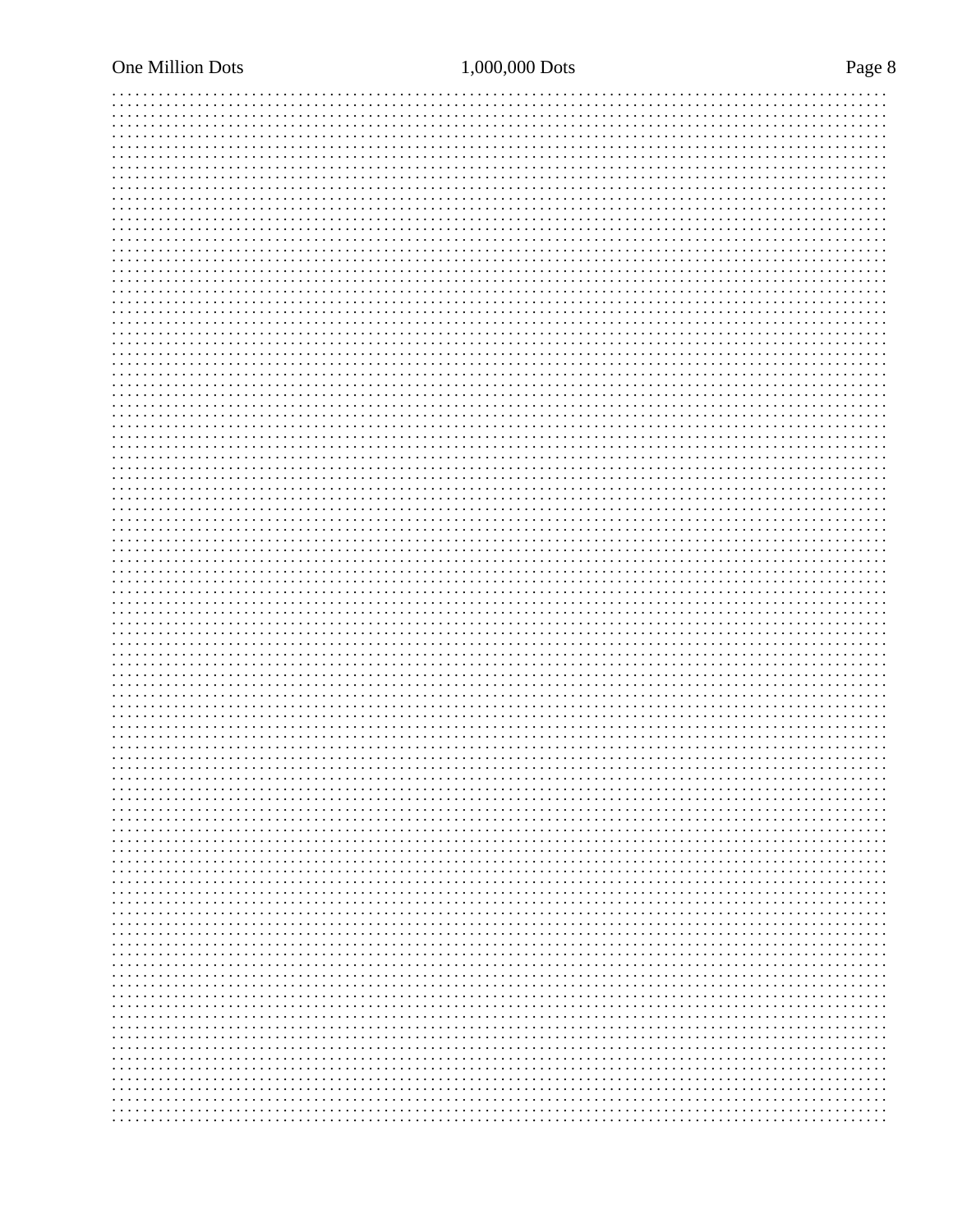| $\cdots$ |  |
|----------|--|
| .        |  |
|          |  |
|          |  |
|          |  |
|          |  |
|          |  |
|          |  |
|          |  |
|          |  |
|          |  |
|          |  |
|          |  |
|          |  |
|          |  |
|          |  |
|          |  |
|          |  |
|          |  |
|          |  |
|          |  |
|          |  |
|          |  |
|          |  |
|          |  |
|          |  |
|          |  |
|          |  |
|          |  |
|          |  |
|          |  |
|          |  |
|          |  |
|          |  |
|          |  |
|          |  |
|          |  |
|          |  |
|          |  |
|          |  |
|          |  |
|          |  |
|          |  |
|          |  |
|          |  |
|          |  |
|          |  |
|          |  |
|          |  |
|          |  |
|          |  |
|          |  |
|          |  |
|          |  |
|          |  |
|          |  |
|          |  |
|          |  |
|          |  |
|          |  |
|          |  |
| $\cdots$ |  |
|          |  |
|          |  |
|          |  |
|          |  |
|          |  |
|          |  |
|          |  |
|          |  |
|          |  |
|          |  |
|          |  |
|          |  |
|          |  |
|          |  |
|          |  |
|          |  |
|          |  |
|          |  |
|          |  |
|          |  |
|          |  |
|          |  |
|          |  |
|          |  |
|          |  |
|          |  |
|          |  |
|          |  |
|          |  |
|          |  |
|          |  |
|          |  |
|          |  |
|          |  |
|          |  |
|          |  |
|          |  |
|          |  |
|          |  |
|          |  |
|          |  |
|          |  |
|          |  |
|          |  |
|          |  |
|          |  |
|          |  |
|          |  |
|          |  |